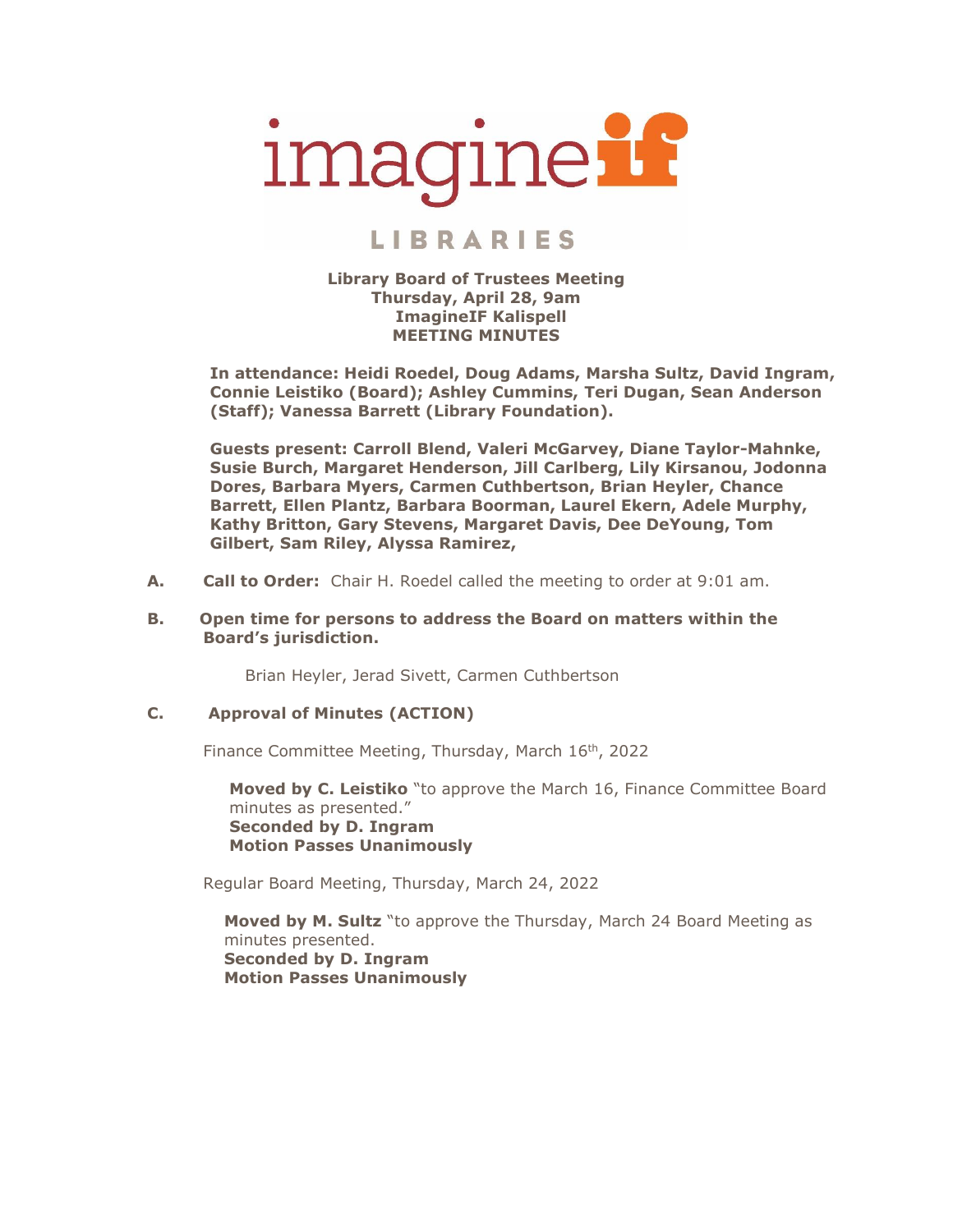#### **00:00:04**

Special Board Meeting, Friday, April 1st, 2022

**Moved by C. Leistiko** "to approve the Friday, April 1st Special Board Meeting minutes as presented." **Seconded by D. Adams Motion Passes Unanimously**

#### **00:00:27**

Personnel Committee Meeting, April 5<sup>th</sup>, 2022

**Moved by M. Sultz** "to approve the April 5<sup>th</sup>, 2022 Personnel Committee Meeting minutes as presented." Discussion: Online meeting correction changed to in person meeting. **Seconded by D. Ingram Motion Passes Unanimously**

### **00:01:07**

**D. Foundation Report- Barrett**

# **E. Reports**

#### **00:15:01**

1. Financial Report

**Moved by D.Ingram** "to accept the March 2022 Financial Report as presented." **Seconded by M. Sultz Motion Passes Unanimously**

# **00:21:38**

2. Director and Staff Reports Trustee Application Process Incident Reporting Update Marion Library Update

#### **00:36:36**

3. Collection Development Presentation

#### **BREAK: 10:28am to 10:38am**

# **02:18:39**

4. Citizen Science Presentation

# **02:48:56**

# **F. Old Business**

- 1. Kalispell Library Business Hours
- 2. Montana State Library Commission Meeting Update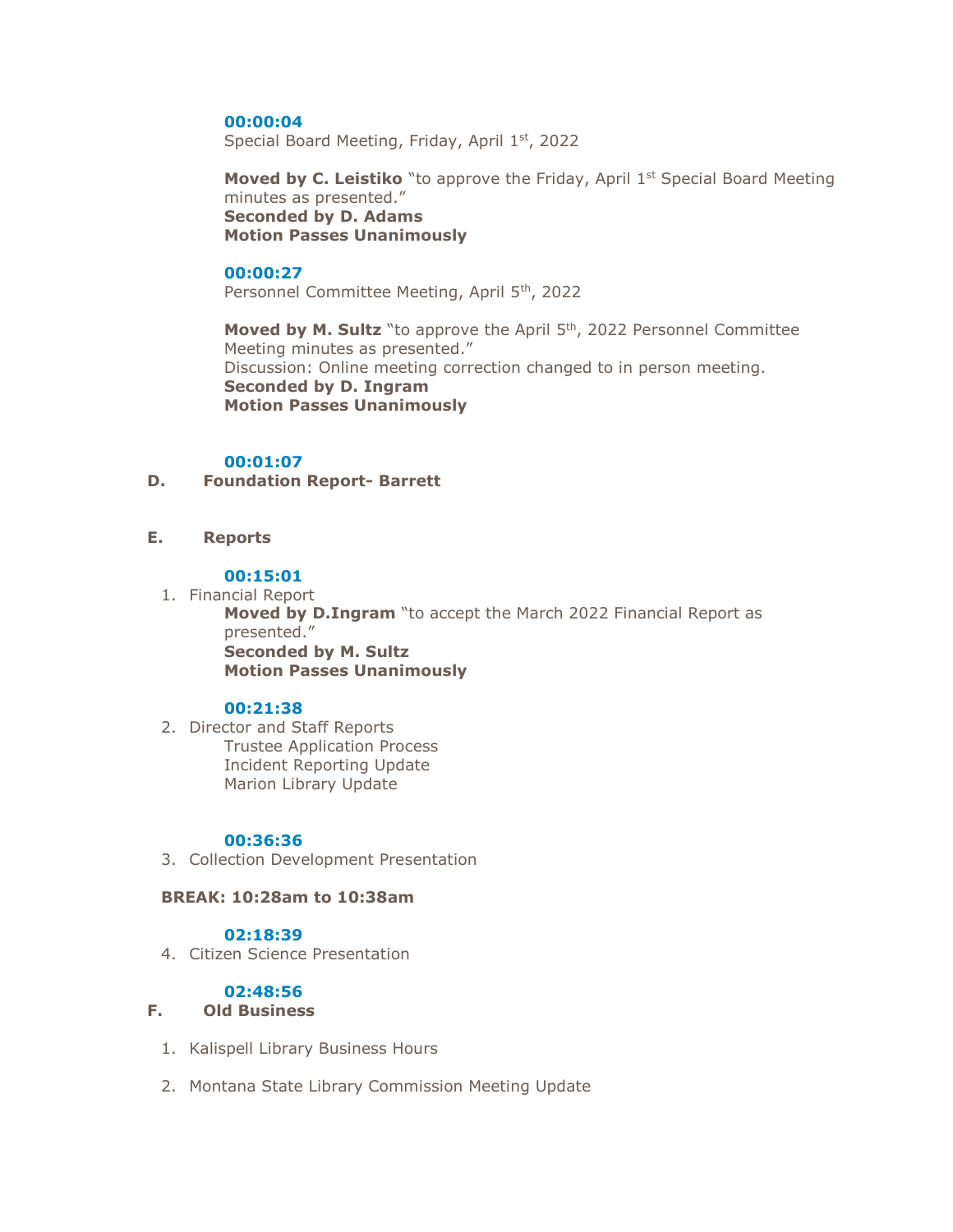- 3. Budget Committee
- 4. Policy Review Discussion

#### **03:22:08**

#### **G. Housekeeping**

**Comments from Trustees-** Opportunity for individual trustees to respond to public comments**.** 

Marsha Sultz, Heidi Roedel, Dave Ingram

# **03:25:21**

### **H. New Business Library Personnel Matter**

**Moved by D. Adams** "to enter into executive session at 12:48 pm to discuss Library Personnel Matter." **Seconded by D. Ingram Motion Passes Unanimously**

Executive Session

**Moved by D. Ingram** "to end the executive session at 1:40 pm and re-open the meeting." **Seconded by M. Sultz Motion Passes Unanimously**

#### **03:25:42**

**Moved by D. Adams** "to update the job description for the Assistant Director position as presented in the transition plan." **Seconded by C. Leisitko Motion Passes Unanimously**

**Moved by D. Adams** "to set the pay grade for Assistant Director to Grade 38 as presented in the transition plan." **Seconded by D. Ingram Motion Passes Unanimously**

**Moved by D. Adams** "to update the job description for Office Assistant III to Office Coordinator as presented in the transition plan." **Seconded by M. Sultz Motion Passes Unanimously**

**Moved by D. Adams** "to set the pay grade for Office Coordinator at Grade 29 as presented in the transition plan." **Seconded by C. Leistiko Motion Passes Unanimously**

**Moved by D. Adams** "to eliminate the Senior Librarian position." **Seconded by D. Ingram Motion Passes Unanimously**